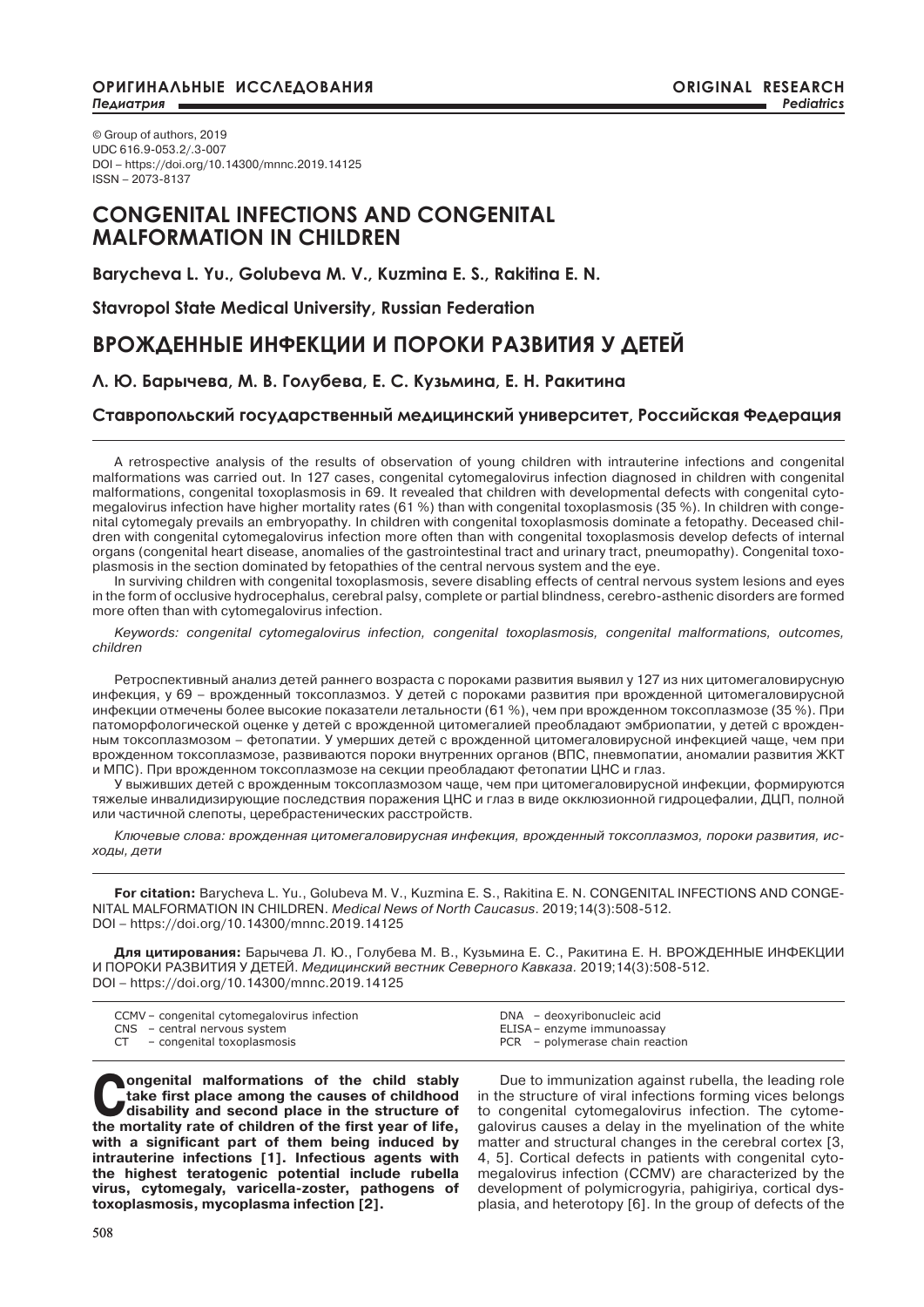organogenesis period, anomalies of the gastrointestinal tract, cardiovascular, and broncho-pulmonary systems are diagnosed [2, 5, 7].

Great importance in the structure of infectious vices of newborns has intrauterine toxoplasmosis [8]. When toxoplasma infection in the fetus often develop fetopathies of the brain and eyes. The child is born with postencephalic defects, the central nervous system, complete or partial blindness, heart defects, cleavage of the upper lip and hard palate, underdevelopment of limbs, intellectual deficiency [9, 10].

In this study, we evaluated the outcomes of congenital cytomegalovirus and toxoplasmic infections of congenital malformation in children.

**Material and Methods.** The basis of the work was a retrospective analysis of the results of observation of infants with intrauterine infections and formed malformations. In 127 cases a CCMV diagnosed in children with congenital malformations, in 69 – congenital toxoplasmosis (CT). The children were examined and monitored 1992–2012 years on the infectious disease department of the newborns, neurological department of the Regional Children's Clinical Hospital, two children's department of the Regional Clinical Hospital «Regional Clinical Infectious Diseases Hospital», infectious and resuscitation departments Central Central of the Stavropol Territory.

A set of serological and molecular biological methods was used to diagnose CCMV and CT with the determination of specific IgM and IgG with the avidity index to CMV by the ELISA method in mothers and children in paired sera. PCR performed the detection of CMV DNA and Toxoplasmosis in the blood.

Detection of IgG to CMV with dynamic observation during the year was noted in 74 % of children, IgM CMV – in 7 %, CMV DNA in the blood – in 48 % of children. In 23 % of cases, the diagnosis of CCMV was verified only after death according to the pathomorphological study.

Detection of IgG for Toxoplasma Gondi was observed in 59 % of children during the year, IgM Toxo in 11 %, Toxoplasma Gondi in the blood in 27 % of children. In 19 out of 27 deceased children with CT, the diagnosis was verified after death according to the pathomorphological study. The analysis of the protocols of autopsies of dead children was carried out in work based on the design of Regional Children's Clinical Hospital, and the Department of Pathological Anatomy of Stavropol State Medical University 113 cases of sectional observations had a pathomorphological picture of CCMV, 40 – CT.

For the statistical analysis of data is using a package of programs «AtteStat 10.5.1» (Russian Federation). In assessing the differences in qualitative characteristics, the criterion 2 was used.

**Results and Discussion.** The cerebral form of CCMV was diagnosed in 24 children, and they characterized by the development of cytomegalovirus encephalitis or meningoencephalitis.

In the generalized form (103 children), the disease was born with severe CNS depression (68 %), toxicity (40 %), jaundice (32 %), hemorrhagic syndrome (14 %) and was accompanied by development (49 %), encephalitis or meningoencephalitis (32 %), hepatitis (26 %), carditis (20 %), enterocolitis (17 %), nephritis (13 %).

In 61 % (78) cases, the state of children with CCMV progressively worsened to a lethal outcome with the development of respiratory and cardiovascular insufficiency (51 %), edema-swelling of the brain (38 %), disseminated intravascular coagulation syndrome (33 %), multi-organ failure (13 %), toxicodystrophic condition (7 %).

Congenital toxoplasmosis in 69 children with congenital malformations in the form of generalized (21 children), meningoencephalic (12), and encephalic (36) forms were diagnosed.

The severity of the condition in generalized form was due to intoxication or toxicosis (91 %), the formation of polyorganous lesions with the development of pneumonia (86 %), meningoencephalitis (38 %), carditis (33 %), hepatitis (43 %), nephritis (24 %), enterocolitis (57 %).

CNS lesion in meningoencephalic form of VT (12 children) was acute (5) or subacute (7). Three children had «latent» meningoencephalitis, realized by the second half of the year, signs of intracranial hypertension, lagging behind the psychomotor and speech development, seizures, the formation of occlusive hydrocephalus.

In 36 children with an encephalic form of CT and congenital hydrocephalus was diagnosed. In all cases, occlusive internal hydrocephalus was recorded. In 33 % of children, it was decompensated, which required surgical intervention. In the remaining cases (67 %), hydrocephalus had a compensated form with signs of progression of the process. In 22 % of children from birth, hydrocephalus was combined with microcephaly. Specific eye damage in children with encephalic form was observed in 89 % of children, including developmental defects in 50 %.

Ophthalmic examination diagnosed total or partial atrophy of optic nerves (42 %), chorioretinitis (22 %), microphthalmia (19 %), cataract of one or both eyes (19 %), iris and retina coloboma (8 %), uveitis (6 %), keratitis (6 %), anophthalmia (6 %).

Mortality in children with malformations at CT was significantly lower than with CCMV and amounted to 35 %, p<0.05.

In the pathomorphological examination, in children with CT prevailed fetopathy (90 %), in children with CCMV – embryopathy  $(55 %)$ ,  $p < 0.05$ .

Congenital heart defects in the overall structure of congenital malformations were more often diagnosed with CCMV than with CT and were 13 % and 4 % during life, 45 % and 25 % in the section, respectively. However, significant differences were recorded only from the autopsy material (Table 1).

In deceased children with CT, fibroelastosis (13 %), interventricular septum (5 %), defects of interatrial (3 %), and dextracardia (3 %) were verified. Children with CCMV had defects in interatrial septum (7 %), interventricular septum (2 %), stenosis of the aortic orifice (1 %), fusion of mitral valve flaps (1 %), open arterial duct (1 %), crestlike deformation of the endocardium (1 %). Relatively more often than in VT, endocardial fibroelastosis was determined (33 %, p<0.05).

Congenital anomalies of the bronchopulmonary system were not diagnosed during life. Pathomorphological analysis of pneumopathy was more often detected with CCMV (35  $%$  and 13  $%$ , p<0.05). In the structure of defects in CT, congenital atelectasis (8 %), congenital lung cysts (3 %), bronchiectasis (3 %), bullous emphysema (3 %), were detected. With CCMV, atelectasis (8 %), hypoplasia of the lung fraction (1 %), and congenital bronchiectasis (1 %) were diagnosed. More often than in the CT group, underdevelopment of lung tissue was defined (12 %, p<0.05) (Table 1).

Gaps in the development of the gastrointestinal tract were more often formed in VCMV. In life, their prevalence in the CCMV group was 11 %, in the CT group  $-5.8$  %, after death 23 % and 8 %, p<0.05, respectively (Table 1).

The prevalence of anomalies of the urinary system during life in children with CCMV and CT did not differ significantly. In deceased children with CCMV, the defects of the Genitourinary system were diagnosed more often  $(30 \%$ ,  $p < 0.05$ ).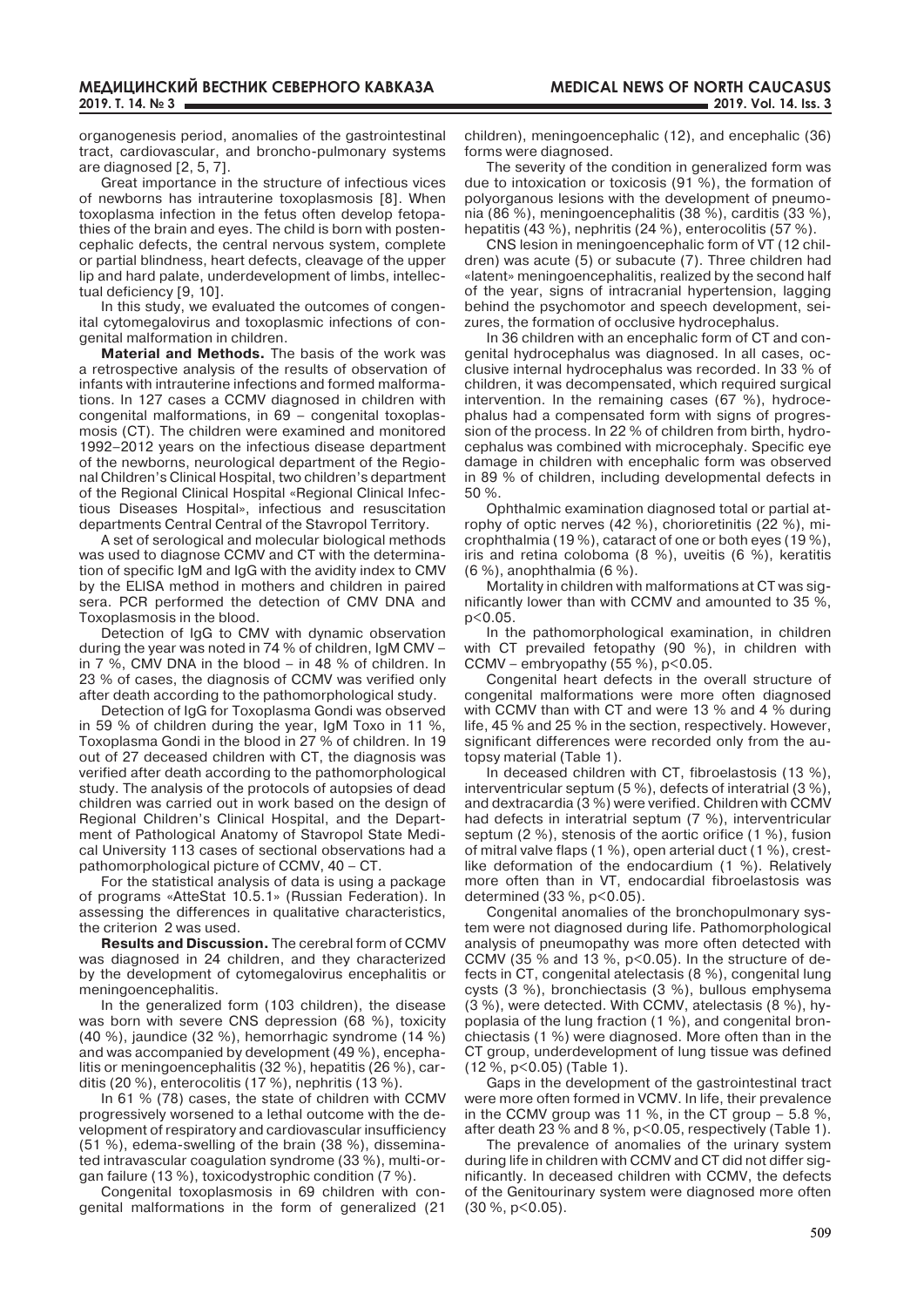| Malformations in children with congenital cytomegalovirus and toxoplasmic infections |  |
|--------------------------------------------------------------------------------------|--|
|                                                                                      |  |

|                                                            |                              | <b>CCMV</b>              | <b>CT</b>                   |                           |
|------------------------------------------------------------|------------------------------|--------------------------|-----------------------------|---------------------------|
| Malformations                                              |                              |                          |                             |                           |
|                                                            | During lifetime<br>$(n=127)$ | Into sections<br>(n=113) | During lifetime<br>$(n=69)$ | Into sections<br>$(n=40)$ |
| <b>CNS malformations</b>                                   | 52 %                         | 39 %                     | 78 %*                       | 63 %*                     |
| Noncommunicating hydrocephaly                              | 19 %                         | 17 %                     | 70 %*                       | 50 %*                     |
| Mixed hydrocephalus                                        | 21 %                         | 20 %                     | $3\%$                       | 10 %                      |
| Microcephaly                                               | 13 %                         | $\equiv$                 | 7%                          | 10 %                      |
| Pachygyria                                                 | $\overline{a}$               | 2 %                      | $-$                         | 2,5%                      |
| Agenesis of the corpus callosum                            | $\qquad \qquad -$            | $1\%$                    | $\overline{\phantom{0}}$    | $\overline{\phantom{0}}$  |
| <b>Malformations of the eye</b>                            | 17%                          | 8%                       | 49 %*                       | 23 %*                     |
| Anophthalmos                                               | $\overline{\phantom{0}}$     | $\overline{\phantom{0}}$ | $3\%$                       | $3\%$                     |
|                                                            | $\qquad \qquad -$            | $\qquad \qquad -$        | 10 %*                       | $8\%$                     |
| Microphthalmia                                             |                              |                          |                             |                           |
| Coloboma                                                   | $2\%$                        | 2 %<br>$\frac{1}{3}$ %   | $4\%$                       | $\overline{\phantom{a}}$  |
| Congenital cataracts                                       | $1\%$                        |                          | 10 %                        | $\overline{\phantom{a}}$  |
| Atrophy of the optic disc                                  | 14 %                         | $4\%$                    | 23 %                        | 13 %                      |
| Congenital Heart Disease                                   | 13 %                         | 45 %*                    | 4 %                         | 25 %                      |
| Defect of interatrial septum                               | $7\%$                        | $4\%$                    | $1\%$                       | 3 %                       |
| Defect of interventricular septum                          | 2%                           | $4\%$                    | $1\%$                       | $5\%$                     |
| Dekstrakardiya                                             | $\qquad \qquad -$            | $\qquad \qquad -$        | $\qquad \qquad -$           | 3%                        |
| Aortic stenosis                                            | $\overline{\phantom{0}}$     | $1\%$                    | $\overline{\phantom{0}}$    | $\overline{\phantom{a}}$  |
| Fusion of the leaflets of the mitral valve                 | $\overline{\phantom{0}}$     | $1\%$                    | $\overline{\phantom{0}}$    | $\overline{\phantom{a}}$  |
| Patent ductus arteriosus                                   | $1\%$                        | $1 \frac{0}{0}$          | $\overline{\phantom{0}}$    | $\overline{\phantom{0}}$  |
| Comb-shaped deformation<br>of the endocardial              | $\overline{\phantom{0}}$     | $1\%$                    | $\overline{\phantom{0}}$    | $\overline{\phantom{a}}$  |
| Fibroelastosis                                             | $4\%$                        | 33 %*                    | $1\%$                       | 13 %                      |
| Pneumopathy                                                | $\overline{\phantom{0}}$     | 35 %*                    | -                           | 13 %                      |
| Congenital lung cysts                                      | $\qquad \qquad -$            | $\overline{\phantom{a}}$ | -                           | 3 %                       |
| Congenital bronchiectasis                                  | $\qquad \qquad -$            | $1\%$                    | $\overline{\phantom{0}}$    | $3\%$                     |
| Congenital bullous emphysema                               | $\qquad \qquad -$            | $\equiv$                 | $\qquad \qquad -$           | 3 %                       |
| Anectasis                                                  |                              | 12 %                     | $\overline{\phantom{0}}$    | 8 %                       |
| Hypoplasia of the lung tissue                              | $\overline{\phantom{0}}$     | 12 %*                    | $\overline{\phantom{0}}$    | $\overline{\phantom{a}}$  |
| Bronchi hypoplasia                                         | $\qquad \qquad -$            | 8 %                      | -                           | $\overline{\phantom{m}}$  |
| Lobe hypoplasia                                            | $\overline{a}$               | $1\%$                    | $\overline{a}$              | $\equiv$                  |
| <b>Congenital defects</b><br>of the gastrointestinal tract | 11 %                         | $23\%*$                  | $6\%$                       | 8%                        |
| Esophageal atresia                                         | 5 %                          | $4\%$                    | $1\%$                       | $\equiv$                  |
| Anorectal atresia                                          | $4\%$                        | $4\%$                    | $1\%$                       | 3 %                       |
| Atresia of the jejunum and ileum                           | $\overline{\phantom{0}}$     | $4\%$                    | $\equiv$                    | $\equiv$                  |
| Doubling the intestinal tube                               | $\qquad \qquad -$            | 3 %                      | -                           | $\qquad \qquad -$         |
| Gastroschisis                                              | 2 %                          | $3\%$                    | $1\%$                       | $\overline{\phantom{a}}$  |
| Overall bowel mesentery                                    | $\overline{\phantom{0}}$     | 5 %                      | $\equiv$                    | 3%                        |
| Aganglioz colon                                            | $\qquad \qquad -$            | $6\%$                    | -                           | 3 %                       |
| Narrowing of the bile duct                                 | $\overline{a}$               | $1 \frac{0}{0}$          | $\overline{a}$              | $3\%$                     |
| <b>Genitourinary system anomalies</b>                      | 7%                           | $29.96*$                 | 4 %                         | 10 %                      |
| Kidney Doubling                                            | $1\%$                        | $2\%$                    | $1\%$                       | $3\%$                     |
| Absence of kidney                                          | $1 \frac{0}{0}$              |                          |                             |                           |
|                                                            |                              |                          |                             |                           |
| Hypospadias                                                | $3\%$                        | $2\%$                    | $1\%$                       | 3 %                       |
| Cryptorchism                                               | $\overline{\phantom{0}}$     | $\qquad \qquad -$        | $1 \frac{0}{0}$             | $\overline{\phantom{a}}$  |
| Hypogonadism                                               | $3\%$                        | 4 %                      | $1\%$                       | $\overline{\phantom{a}}$  |
| Cystic renal dysplasia                                     | $\overline{\phantom{0}}$     | $4\%$                    | $\overline{\phantom{0}}$    | 5 %                       |
| Hypoplasia of nephrons                                     | $\qquad \qquad -$            | 19 %*                    |                             |                           |
| Osteochondral defects                                      | 8%                           | 12 %                     | 7%                          | 8 %                       |
| Platispondiliya                                            | $1\%$                        | $1 \frac{0}{0}$          | $1\%$                       | 3 %                       |
| Polydactyly                                                | 3%                           | $6\%$                    | $1\%$                       | $3\%$                     |
| Aplasia of the metacarpals                                 | $1 \frac{0}{0}$              | $1 \frac{0}{0}$          | $1 \frac{0}{0}$             | $\qquad \qquad -$         |
| Aplasia of the phalanges                                   | $1\%$                        | $1 \frac{0}{0}$          | $1\%$                       | $\equiv$                  |
| Abnormal growth of the fingers                             | $1\%$                        | $1\%$                    | $1\%$                       | $\overline{\phantom{0}}$  |
| Deformation of the sacrum and coccyx                       | $\overline{\phantom{0}}$     | $\overline{\phantom{0}}$ | $\overline{\phantom{0}}$    | 3 %                       |
| Hip dysplasia                                              | $\qquad \qquad -$            | $1\%$                    | $3\%$                       | $\overline{\phantom{a}}$  |
| Bilateral clubfoot                                         | $1\%$                        | $\equiv$                 | $1\%$                       | $\overline{\phantom{0}}$  |
| Micrognathia                                               | $1 \frac{0}{0}$              | $1\%$                    | $\overline{\phantom{0}}$    | $\overline{\phantom{a}}$  |

 $*$  p<0.05, the reliability of differences in children with CCMV and CT (criterion  $χ2$ ).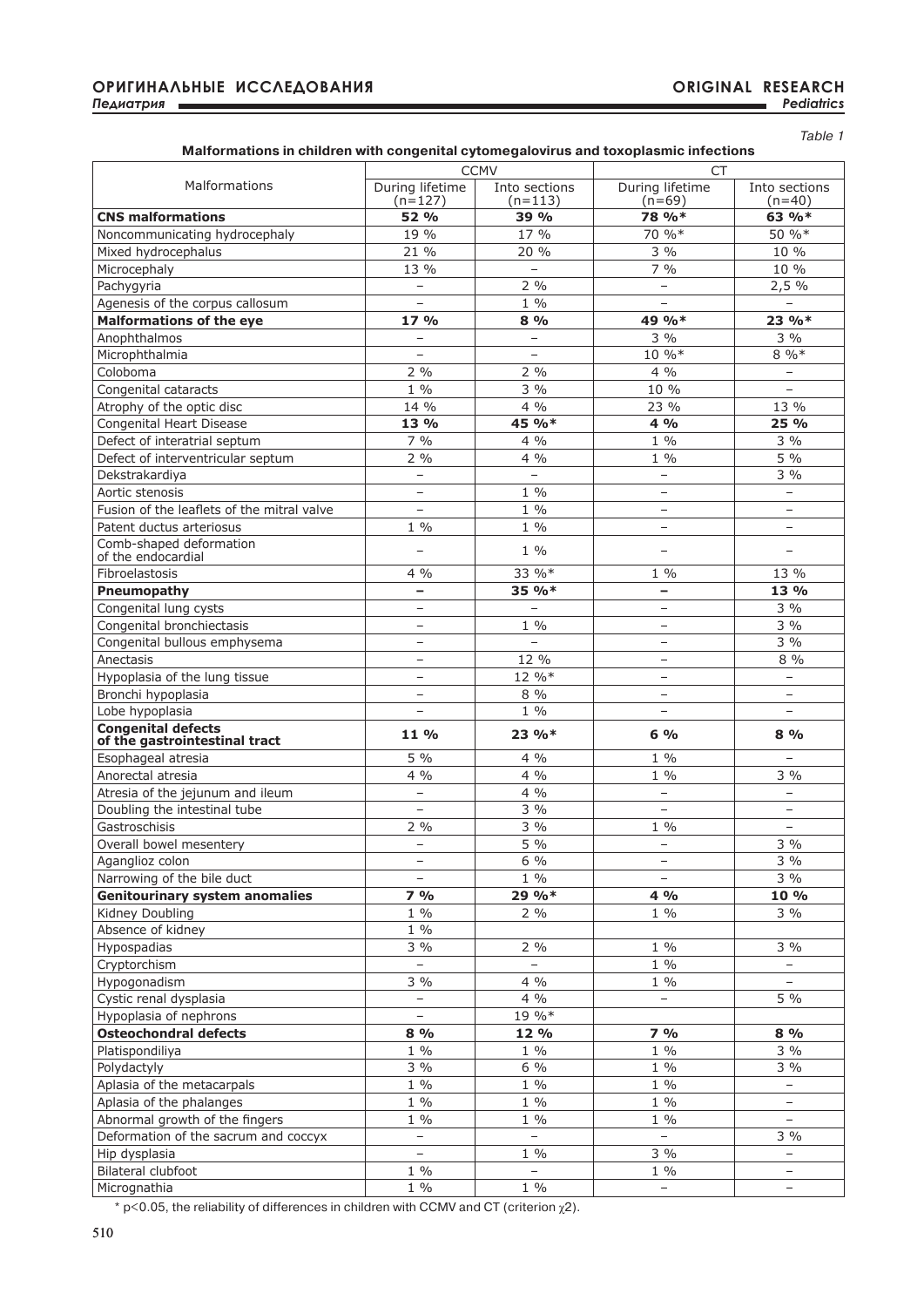*Table 2*

Anomalies of bone-cartilaginous tissue during life were recorded in 8 % of children with CCMV and 7 % of children with CT, with a pathomorphological examination in 12 % and 8 %.

The developmental defects of the central nervous system in the structure of congenital malformations in infected children predominated in congenital toxoplasmosis, p<0.05. Occlusion internal hydrocephalus during life was more often recorded in children with CT (70 %) than with CCMV (51 %). Mixed hydrocephalus and microcephaly were more often verified with CCMV. However, no significant differences were revealed. In deceased children, occlusal internal hydrocephalus was more frequently encountered with  $CT - 50$  %, less usually with CCMV – 17 %, p<0.05. Mixed hydrocephalus was recorded in 3 % and 21 %, respectively.

The developmental defects of the eyes were more often observed with congenital toxoplasmosis. In the structure of the anomalies diagnosed during life, the defects of the organ of vision were 49 % and were

represented by atrophy of the optic nerve (23 %), congenital cataracts (10 %), microphthalmia (10 %), coloboma (4 %), anophthalmia (3 %). Among the developmental abnormalities in CCMV, the developmental defects were observed in 17 % of cases in the form of atrophy of optic discs (14 %), colobomas (2 %), congenital cataracts (1 %).

 In the pathomorphological study, the developmental defects in CT were diagnosed in 49 %, with CCMV – in 23 %, p<0.05. With toxoplasma infection, microphthalmia was more often verified  $-10$  %, p<0.05.

In surviving children with malformations against the background of congenital cytomegalovirus and toxoplasmic infections, the disabling effects of CNS involvement predominated (Table 2).

Occlusal internal hydrocephalus often developed with congenital toxoplasmosis, mixed hydrocephalus – with CCMV, p<0,05. Microcephaly was more frequently detected in the outcome of the CCMV. However, there were no significant differences with the CT group. Children's cerebral palsy formed in 53 % of children with CT. In children with CCMV, it showed up 27 %, p<0.05.

Anomalies in the development of the eye were more often detected in children with congenital toxoplasmosis

#### **Disclosures:**

The authors declare no conflict of interest.

#### **References**

- 1. Vermillion M. S., Klein S. L. Pregnancy and infection: using disease pathogenesis to inform vaccine strategy. *NPJ Vaccines*. 2018;3:6. https://doi.org/10.1038/s41541-017-0042-4
- 2. Golubeva M. V., Barycheva L. Yu., Oguzova E. Yu. The role of congenital cytomegalovirus infection in disorders of
- immune adaptation mechanisms. *Medical News of North Caucasus*. 2008;3(11):15-19. 3. Britt W. J. Controversies in the natural history of congenital human cytomegalovirus infection: the paradox of infection and disease in offspring of women with immunity
- prior to pregnancy. *Medical Microbiology and Immunology.* 2015;204(3):263-271.
- https://doi.org/10.1007/s00430-015-0399-9
- 4. Schleiss M. R. Congenital cytomegalovirus: Impact on child health. *Contemp Pediatr*. 2018;35(7):16-24.
- 5. Krakar G., Đaković I., Delin S., Bošnjak V. M. Evolutive leukoencephalopathy in congenital cytomegalovirus infection. *J. Child. Neurol.* 2015;30(1):93-95. https://doi.org/10.1177/0883073813514292

**Residual outcomes in children with congenital cytomegalovirus and toxoplasmic infections**

| Residual outcomes                                    | <b>CCMV</b><br>(49) | CT(45)   |
|------------------------------------------------------|---------------------|----------|
| Occlusive internal hydrocephalus                     |                     | 95 % $*$ |
| Mixed hydrocephalus                                  | $27 \%$ *           | $5\%$    |
| Microcephaly                                         | 18 %                | $9\%$    |
| Cerebral palsy                                       | 27%                 | 53 % $*$ |
| Episyndrome                                          | 12 %                | 18 %     |
| Anomalies of the Eye                                 | 14 %                | 69 % *   |
| Complete or partial blindness                        | $8\%$               | 33 % $*$ |
| Neuro-sensorial hearing loss                         | $8\%$               |          |
| Mild to moderate backlog in intellectual development |                     | 78 %     |
| Mental retardation                                   | 23 %                | 22 %     |
| Tserebrastenicheskom behavioral disorders            | $17\%$              | 62 % $*$ |
| Condition after surgical treatment of CHD            | $6\%$               | $2\%$    |
| Anomalies of the urogenital system                   |                     | $2\%$    |
| Anomalies of bones and joints                        | $6\%$               | $7\%$    |
|                                                      |                     |          |

\* p<0.05, the reliability of differences in children with VTSVVI and VT (criterion χ2).

> (69 %, p<0.05), including those with complete or partial blindness (33 %, p<0.05). Cerebrasthenic behavior disorders predominated in children with CT – 62 %,  $p < 0.05$ .

> **Conclusions.** Children with developmental defects with congenital cytomegalovirus infection have higher mortality rates (61 %) than with congenital toxoplasmosis (35 %). When pathomorphological analysis with congenital CMV, embryopathy prevails, in children with congenital toxoplasmosis – fetopathy.

> Deceased children with CCMV more often than in case of congenital toxoplasmic infection, defects in the development of internal organs, including a congenital heart defect, pneumopathy, anomalies in the development of the gastrointestinal tract and genitourinary tract, are verified. Congenital toxoplasmosis in the section is dominated by fetopathies of the central nervous system and the eye.

> In surviving children with congenital toxoplasmosis, severe disabling effects of CNS lesions and eyes in the form of occlusive hydrocephalus, cerebral palsy, complete or partial blindness, cerebrosthenic disorders formed more often than with CCMV.

- 6. Pascual-Castroviejo I., Pascual-Pascual S. I., Velazquez-Fragua R., Viaño Lopez J. Congenital cytomegalovirus infection and cortical/subcortical malformations. *Neurologia*. 2012;27(6):336-342. https://doi.org/10.1016/j.nrl.2011.12.017
- 7. Razin M. P., Minaev S. V., Axelrov M. A., Tarakanov V. A., Svirsky A. A. [et al.] Diagnosis and treatment of the congenital diaphragmatic hernia in children: a multicenter research. *Medical News of North Caucasus.* 2019;14(2):302-308. https://doi.org/10.14300/mnnc.2019.14073
- 8. Wallon M., Peyron F. Congenital Toxoplasmosis: A Plea for a Neglected Disease. *Pathogens*. 2018;7(1):25. https://doi.org/10.3390/pathogens7010025
- 9. Tedford E., McConkey G. Neurophysiological Changes Induced by Chronic Toxoplasma gondii Infection. *Pathogens*. 2017;6(2):19. https://doi.org/10.3390/pathogens6020019
- 10. Schlüter D., Barragan A. Advances and Challenges in Understanding Cerebral Toxoplasmosis. *Front. Immunol*. 2019;10:242. https://doi.org/10.3389/fimmu.2019.00242